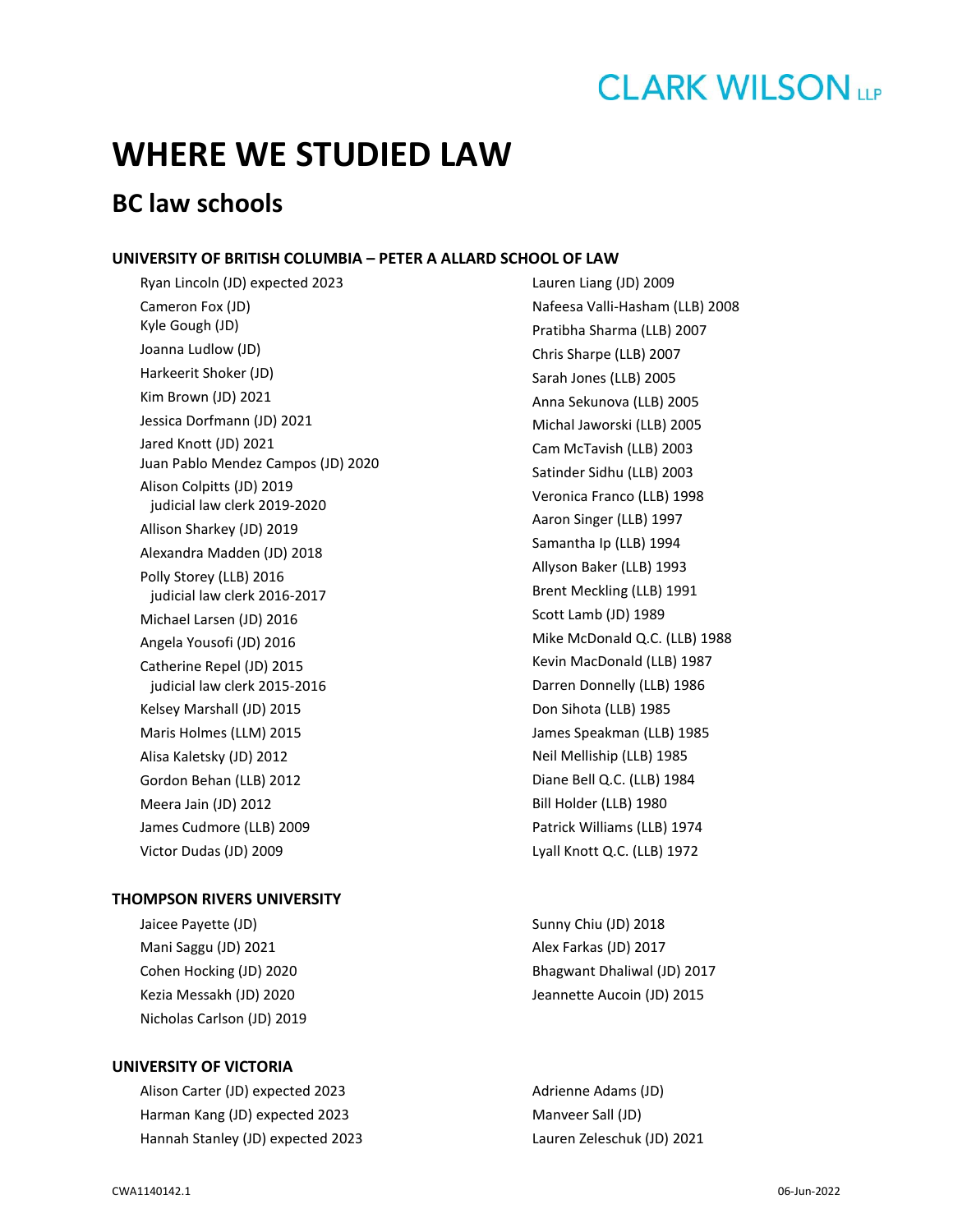Jimmy Zhang (JD) 2021 Melanee Bryniawsky (JD) 2020 Debbie Preston (JD) 2019 Sam Shury (JD) 2018 Sarah Tradewell (JD) 2018 Ibrahim Halawi (JD) 2017 Dani Marshall (JD) 2016

### **Canadian law schools outside BC**

#### **MCGILL UNIVERSITY**

Matt Singerman (BCL/UB) 2005 Monica Sharma (LLB/LLL) 1996

#### **QUEEN'S UNIVERSITY**

Emily Davies (JD) expected 2023 Shiona Nickel (JD) expected 2023 Max Portner (JD) 2014 Chantal Cattermole (LLB) 2006

#### **UNIVERSITY OF ALBERTA**

Abigail Choi (JD) Spencer Oberst (JD) 2020 Denny Chung (JD) 2017 Areet Kaila (LLB) 2010 Avery Saunders (LLB) 2006 Brian Poston (LLB) 1998 Mauro Palumbo (LLB) 1998 Andrew Stewart (LLB) 1997 Virgil Hlus (LLB) 1994

### **UNIVERSITY OF CALGARY**

Maria Starko (JD) expected 2023 Alexander Bogdan (JD) Liyan Wu (JD) 2016 Karen Ngan (JD) 2011

### **UNIVERSITY OF MANITOBA**

Roy Nieuwenburg Q.C. (LLB) 1980 Alex Petrenko (LLB) 1979

#### **UNIVERSITY OF NEW BRUNSWICK**

Zachary Rogers (JD) 2013

Teio Senda (JD) 2014 Saul Joseph (JD) 2014 Katie Mak (JD) 2012 Emily Clough (JD) 2007 judicial law clerk 2007-2008 Richard Weiland (LLB) 2001 Amy Mortimore (LLB) 1997

Christopher Ramsay (Transfer) 1994

#### **UNIVERSITY OF OTTAWA**

Daniel Gorelov (JD) expected 2023 Imroz Ali (JD) 2021 Kim Do (JD) 2021 Lucya Kowalewski (LLB/LLL) 2005 Jeffrey Vicq (LLM) 2007

#### **UNIVERSITY OF SASKATCHEWAN**

Sean Tessarolo (JD) 2015 Brendan Morley (LLB) 2006 Jeffrey Vicq (LLB) 1998 Shannon Baker (LLB) 1996

#### **UNIVERSITY OF TORONTO**

Athar Malik (JD) 2007 Rosemary John (JD) 2003 Malcolm Macpherson (JD) 2002 Geoff White (JD) 1993 Andrea Rayment (JD) 1993 Mark Meredith (LLB) 1983 Mark Weintraub Q.C. (LLB) 1982

#### **UNIVERSITY OF WINDSOR**

Andrea Raso (LLB) 1992

#### **WESTERN UNIVERSITY**

Aaron Pearl (JD) 2013

#### **YORK UNIVERSITY – OSGOODE HALL**

David Bowden (JD) 2014 Rosalie Clark (JD) 2014 Craig Hoskins (LLB) 1991